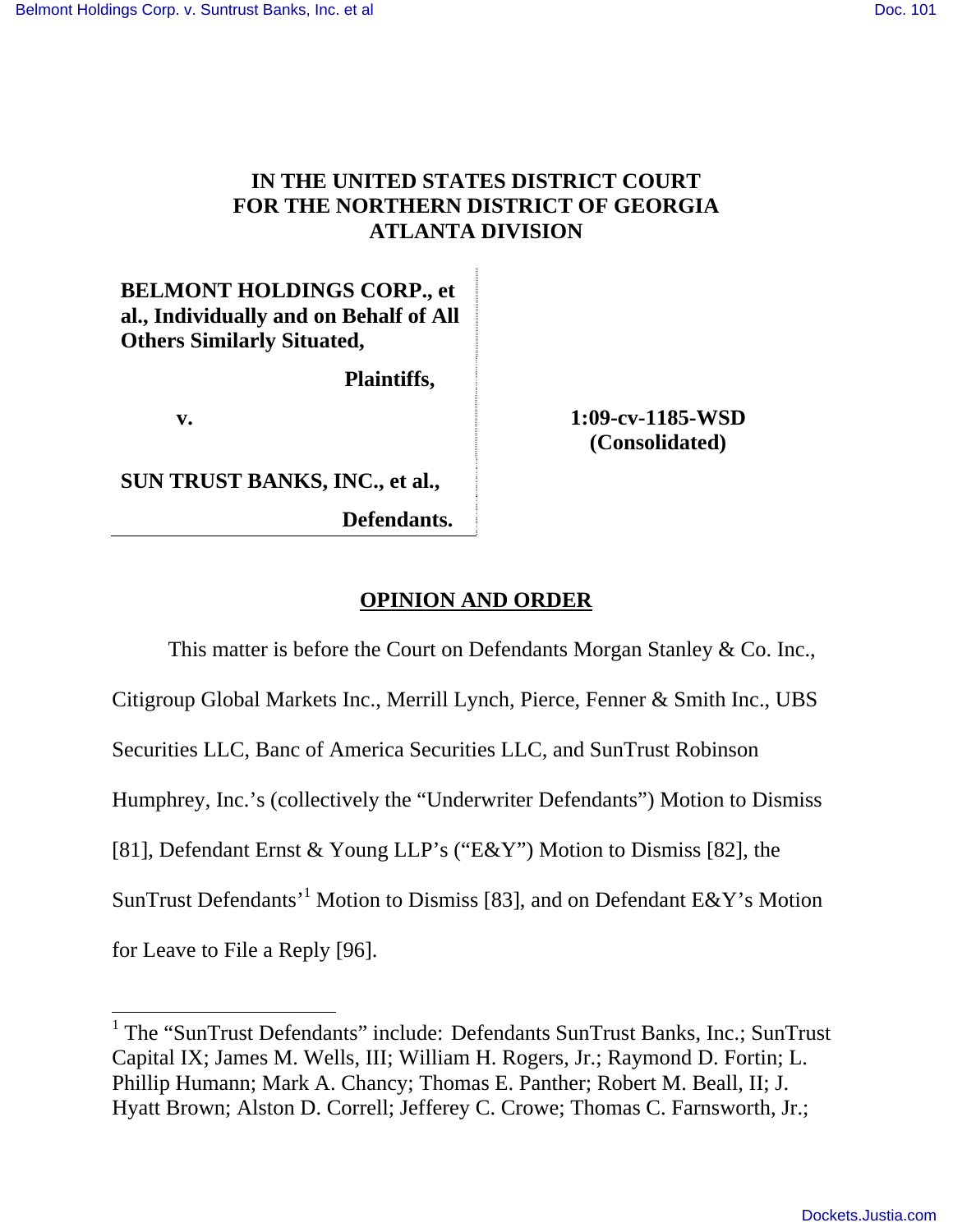### **I. BACKGROUND**

 $\overline{a}$ 

Plaintiff Belmont Holdings Corp. ("Belmont" or "Plaintiff") brings this purported class action under Sections 11, 12(a)(2), and 15 of the Securities Act of 1933 (the "Securities Act"), 15 U.S.C. §§ 77k, 77l, and 77o, relating to the issuance of SunTrust Capital IX's 7.875% Trust Preferred Securities (the "Securities"). SunTrust Banks, Inc. ("SunTrust") initially offered the Securities to the public in February 2008 (the "Offering"). The Securities were issued pursuant to an October 18, 2006, Registration Statement, as amended by a February 27, 2008, Prospectus Supplement (collectively, the "RS/P"), which incorporated by reference SunTrust's 2007 Form 10-K (the "2007 10-K").

According to the Complaint, at the time of the Offering in 2008, the U.S. housing market crisis was already "wildly out of control and bleeding into all of the financial markets." (Compl. ¶ 13.) To raise capital, SunTrust issued the Securities, but "negligently incorporated [into the RS/P] false and misleading information about [its] capital and reserves, and its ability to manage and control risk," and thus misled investors about the nature of SunTrust's exposure to highrisk loans in the housing market. (Compl. ¶¶ 13, 16, 72.) After the Offering,

Patricia C. Frist; Blake P. Garrett, Jr.; David H. Hughes; E. Neville Isdell; M. Douglas Ivester; J. Hicks Lanier; G. Gilmer Minor, III; Larry L. Prince; Frank S. Royal; Karen Hastie Williams; and Phail Wynn, Jr.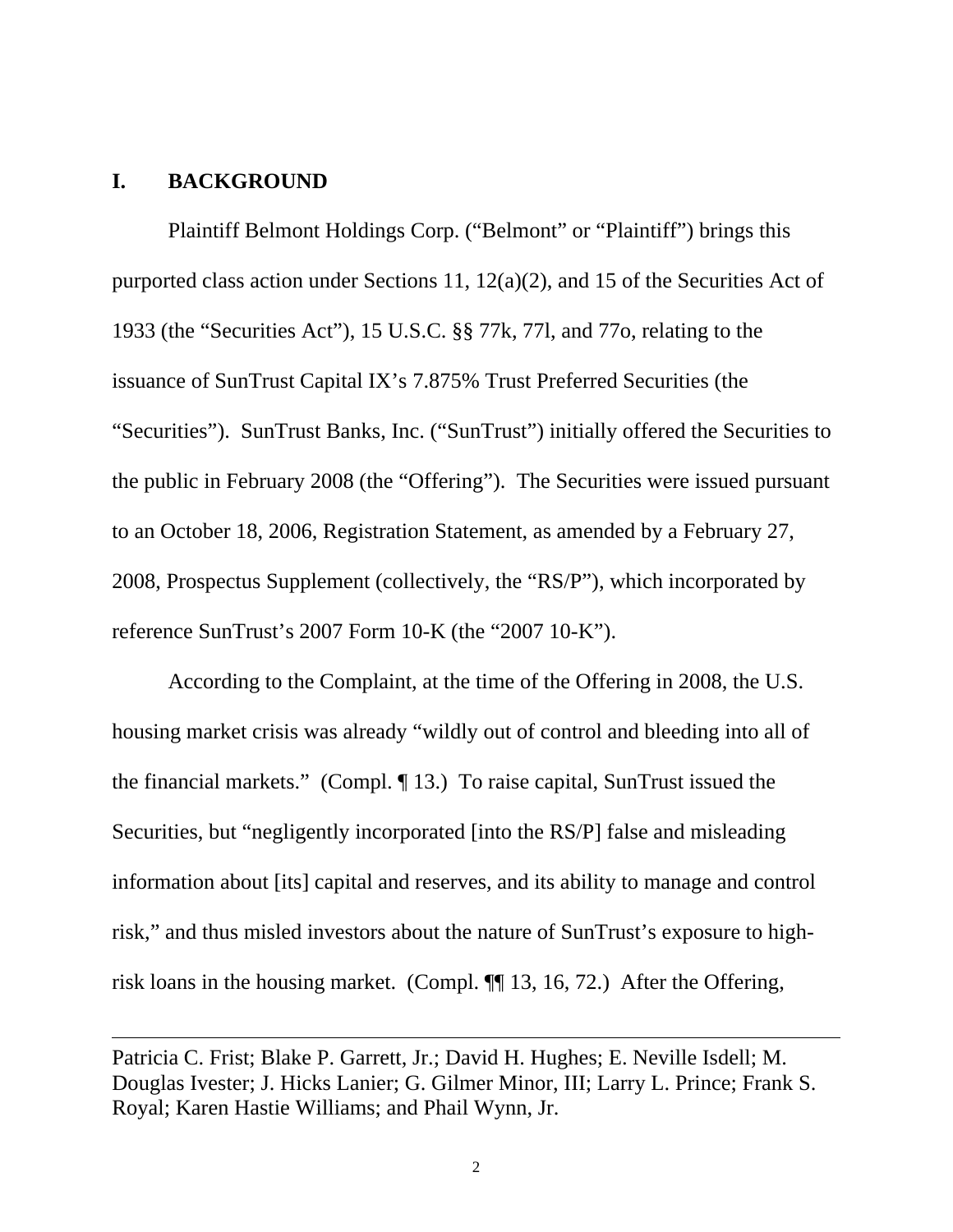SunTrust was required to seek help from the government and accepted almost

\$5 billion from the Troubled Asset Relief Program ("TARP"). In January 2009,

SunTrust reported a quarterly loss and announced a significant increase in its

provision for loan losses. (Compl. ¶ 19.)

Plaintiff contends that the 2007 10-K underestimated SunTrust's allowance for loan and lease loss reserves ("ALLL"). Plaintiff highlights that the 2007 10-K stated:

> We continuously monitor the quality of our loan portfolio and maintain an allowance for loan and lease losses ("ALLL") sufficient to absorb all probable losses inherent in our loan portfolio. We are committed to the timely recognition of problem loans and maintaining an appropriate and adequate ALLL. At year-end 2007, the ALLL was \$1,282.5 million, which represented 1.05% of period-end loans. This compares with an ALLL of \$1,044.5 million, or 0.86% of loans as of December 31, 2006.

(Compl. ¶ 99.)

The Company's allowance for loan and lease losses is the amount considered adequate to absorb probable losses within the portfolio based on management's evaluation of the size and current risk characteristics of the loan portfolio.

(Compl. ¶ 100.)

The provision for loan losses is the result of a detailed analysis estimating an appropriate and adequate ALLL.

(Compl. ¶ 101.)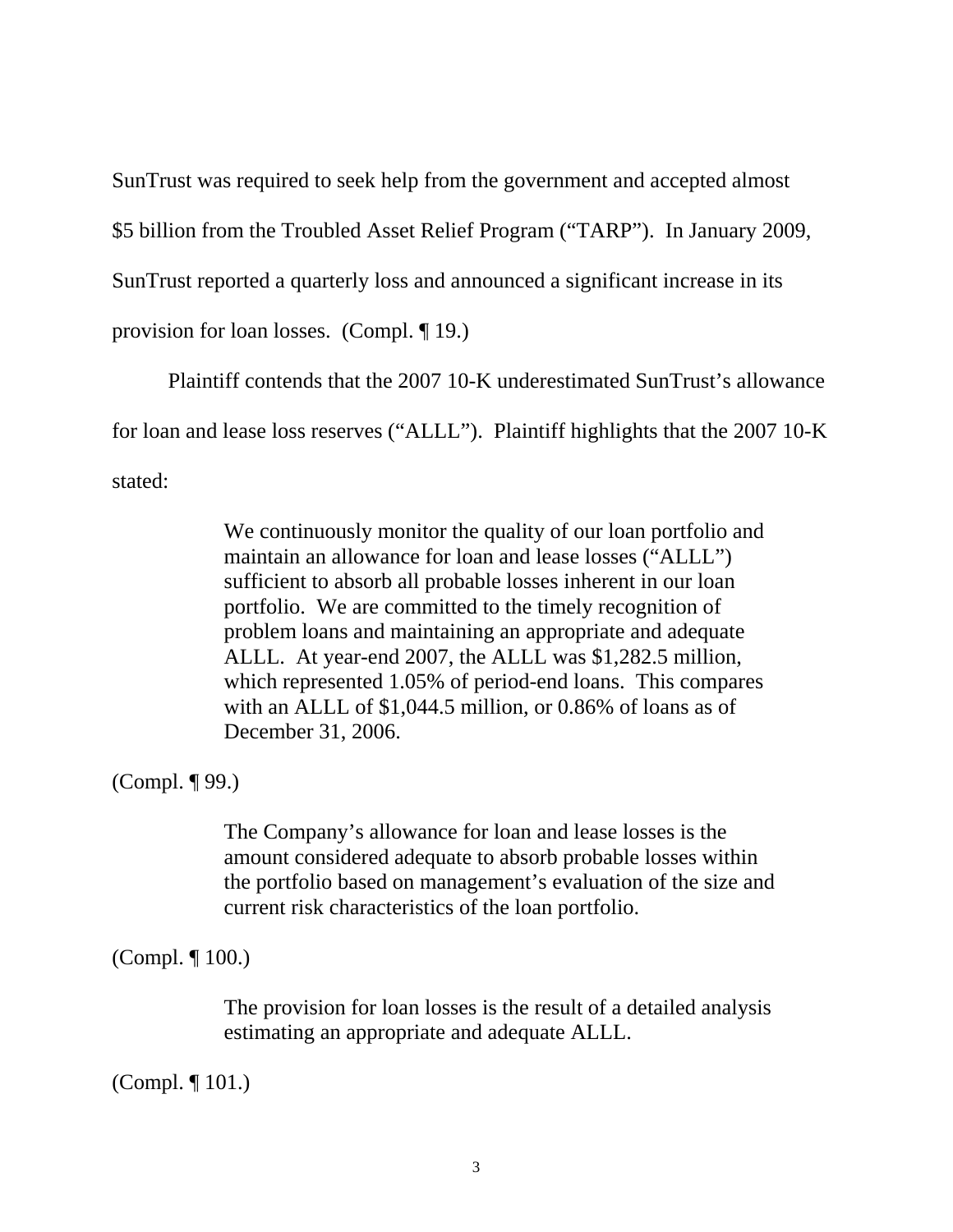Performance of residential construction related loans has deteriorated; however, we have been proactive in our credit monitoring and management processes to provide "early warning" alerts for problem loans in the portfolio.

(Compl. ¶ 102.)

Management believes the Company has the funding capacity to meet the liquidity needs arising from potential events.

(Compl. ¶ 106.)

 $\overline{a}$ 

Plaintiff contends that by the time of the Offering, SunTrust was "not 'well capitalized' at all. Rather, it was operating with a very high degree of leverage, holding a small and declining amount of capital against a massive asset base.... [L]osses in even a small portion of its risk-adjusted assets could destroy much of its capital base and liquidity, rendering [SunTrust] undercapitalized and subjecting it to regulatory action or, worse, causing investor flight." (Compl. ¶ 115.) Plaintiff contends that SunTrust failed to disclose to investors "the risks of its mortgagerelated exposures, and accurately account for losses in those assets and their impact on SunTrust's liquidity and capital adequacy." (Id.)

At the end of 2007, SunTrust's ALLL was \$1.28 billion and the provision for loan losses in 2007 was \$644.9 million.  $(2007 10-K$  at  $14, 31.$ <sup>2</sup> SunTrust

 $2^{2}$  On a motion to dismiss, the Court may consider documents required to be filed with the SEC and documents on which the Complaint is based. Bryant v. Avado Brands, Inc., 187 F.3d 1271, 1280 (11th Cir. 1999).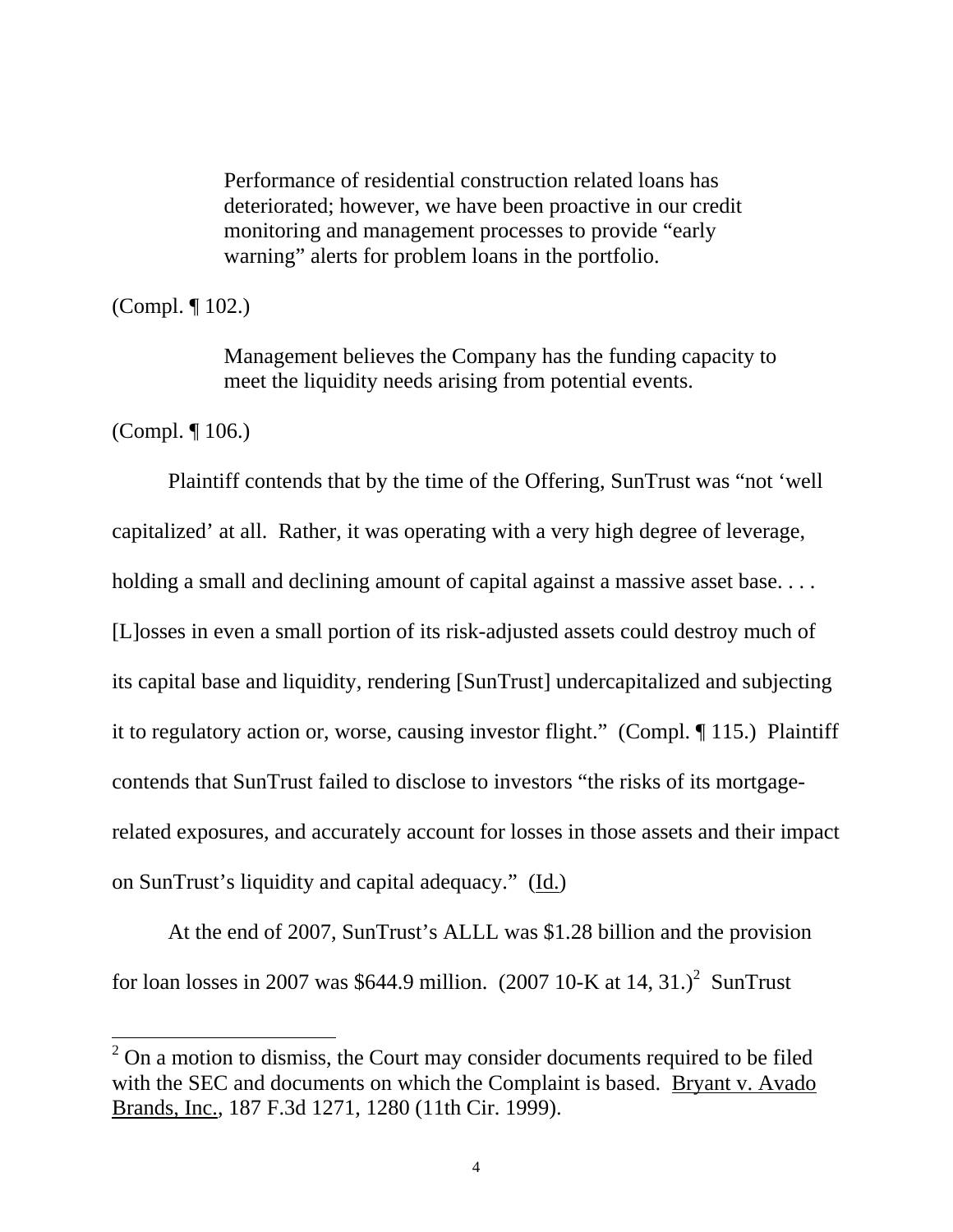subsequently made a provision for loan losses in the fourth quarter of 2008 of \$962.5 million. (Compl. ¶ 154.)

Plaintiff further contends that SunTrust's financial statements failed to comply with Generally Accepted Accounting Principles ("GAAP") and SEC regulations. Under GAAP, SunTrust was required to have adequate reserves for: i) estimated credit losses for loans specifically identified as being impaired; ii) estimated credit losses for loans with specific characteristics that indicate probable loss; and iii) estimated credit losses inherent in the remainder of the portfolio based on current economic events and circumstances. (Comp. ¶ 163.) According to the Complaint, "[e]ven though SunTrust's total loan balance increased significantly (over \$10 billion) between 2007 and 2008, the Company's corresponding provision for loan losses and net charge-offs combined for all of 2007 did not cover even 1% of the total loan balance at the end of 2007. It wasn't until the fourth quarter of 2008 that SunTrust belatedly increased its provision for loan losses and net chargeoffs well after the housing market had already collapsed." (Compl. ¶ 181.) Plaintiff contends that, as the housing market collapsed, SunTrust failed to increase its ALLL to account for the rise of non-performing loans from the fourth quarter of 2007 through the end of 2008. "At the end of 2006, the allowance represented 196.4% as a percentage of the total nonperforming loans outstanding. However,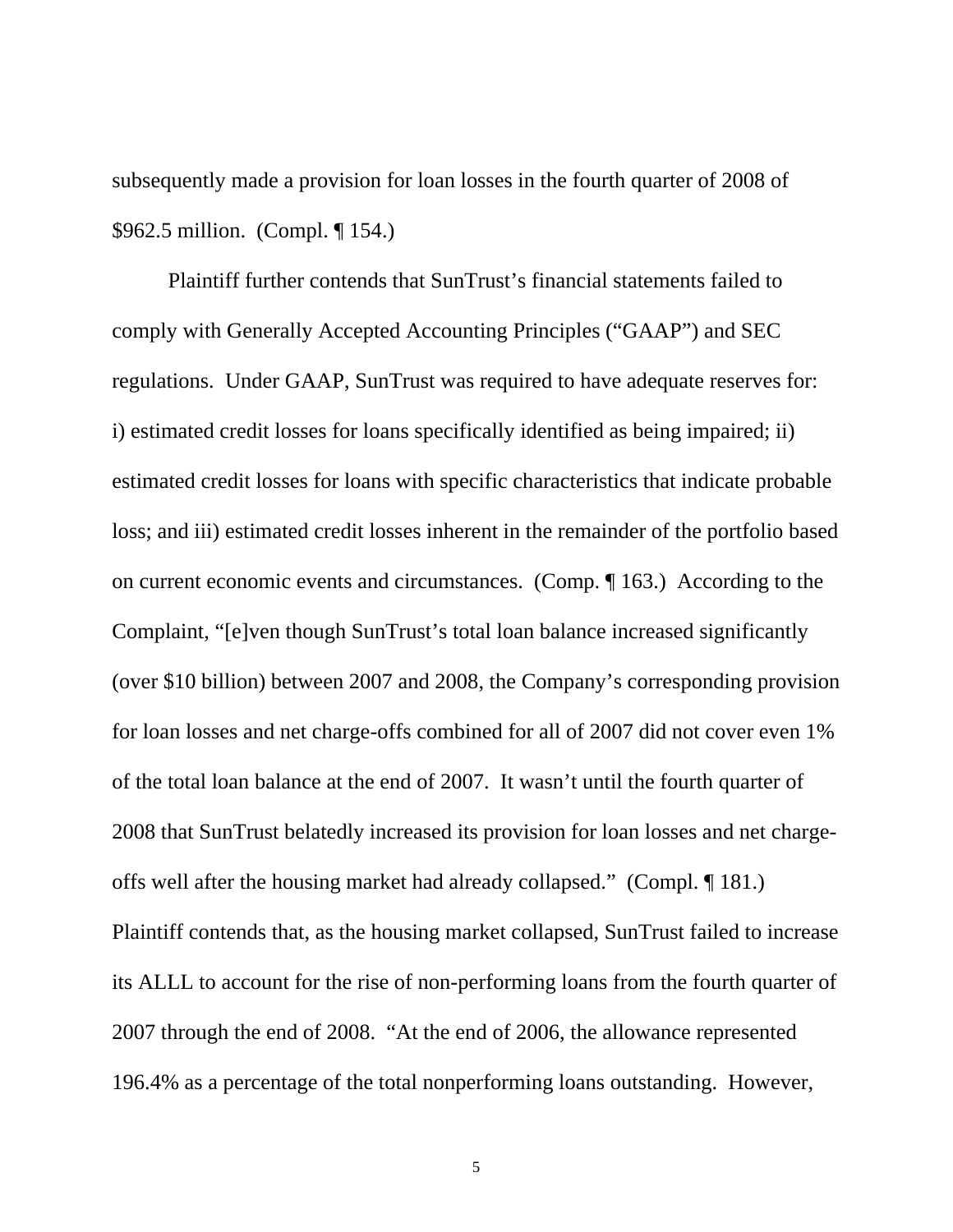by the end of 2007 the allowance as a percentage of total nonperforming loans had rapidly decreased to only 87.8%. By the end of 2008 the allowance . . . was only 61.7%." (Compl. ¶ 182.)

Plaintiff also contends that SunTrust misled investors about the effectiveness of its "disclosure controls and procedures, and internal control over financial reporting." (Compl. ¶ 186.)

Plaintiff asserts that SunTrust's misstatements went unnoticed because the underwriters "performed almost no due diligence" and were "responsible for the contents and dissemination of the Registration Statement." (Comp. ¶ 14, 230.) Plaintiff also contends that E&Y, engaged by SunTrust to perform independent accounting and auditing services, incorrectly represented that SunTrust's 2007 financial results were presented in accordance with GAAP and negligently allowed misleading statements to be incorporated into the Offering documents. (Compl. ¶ 188.)

All Defendants move to dismiss Plaintiff's Complaint, pursuant to Federal Rule of Civil Procedure 12(b)(6) arguing that Plaintiff has failed to identify actionable misstatements or omissions in the Offering documents, and thus has failed to state a claim to relief under the Securities Act.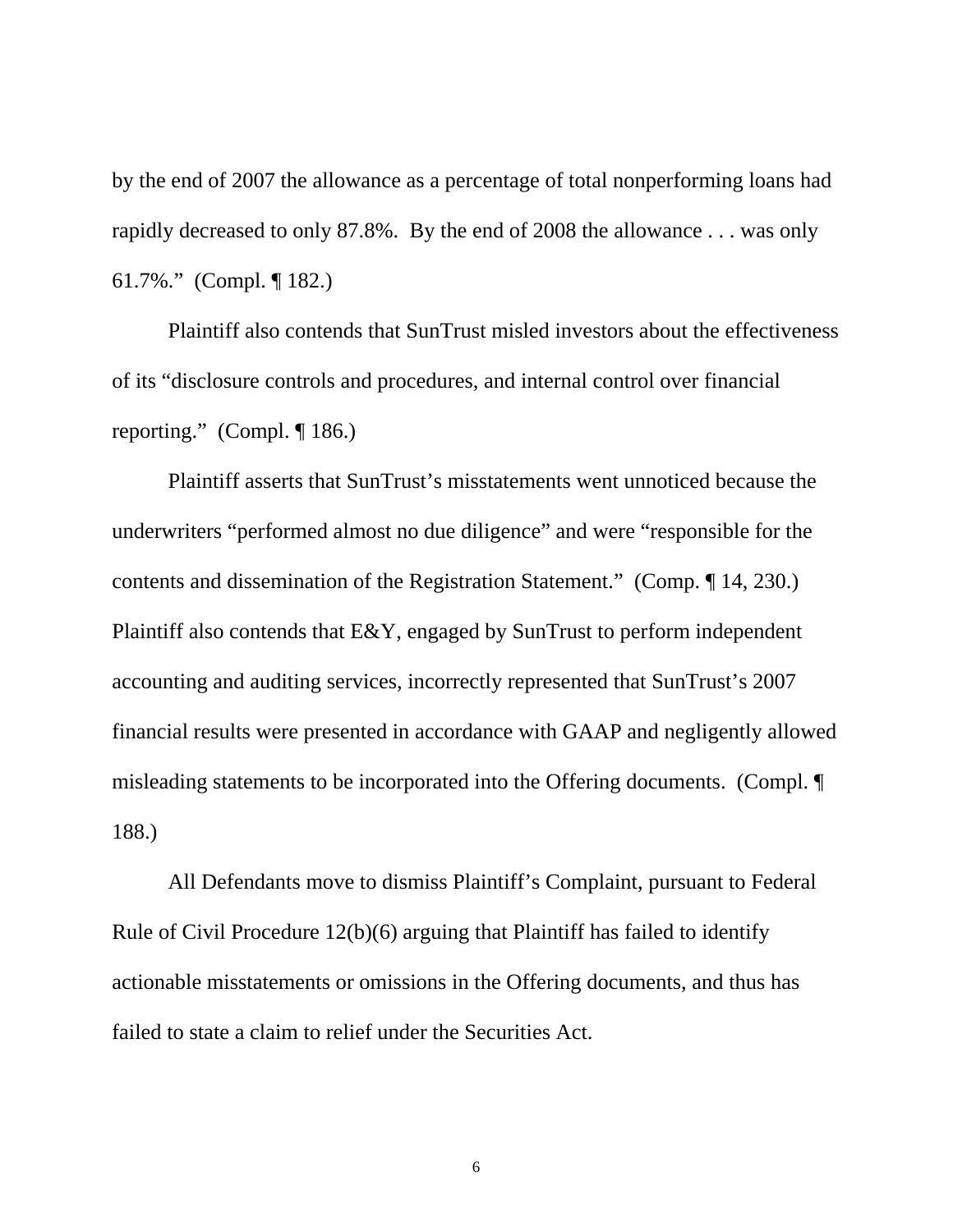# **II. DISCUSSION**

 $\overline{a}$ 

#### A. Standard on Motion to Dismiss

The law governing motions to dismiss pursuant to Rule 12(b)(6) is wellsettled. Dismissal of a complaint is appropriate "when, on the basis of a dispositive issue of law, no construction of the factual allegations will support the cause of action." Marshall County Bd. of Educ. v. Marshall County Gas Dist., 992 F.2d 1171, 1174 (11th Cir. 1993). In considering a motion to dismiss, the court accepts the plaintiff's allegations as true, Hishon v. King & Spalding, 467 U.S. 69, 73 (1984), and considers the allegations in the complaint in the light most favorable to the plaintiff. Watts v. Fla. Int'l Univ., 495 F.3d 1289, 1295 (11th Cir. 2007). Ultimately, the complaint is required to contain "enough facts to state a claim to relief that is plausible on its face." Bell Atl. Corp. v. Twombly, 127 S. Ct. 1955, 1974 (2007).<sup>3</sup> To state a claim to relief that is plausible, the plaintiff must plead factual content that "allows the court to draw the reasonable inference that the defendant is liable for the misconduct alleged." Ashcroft v. Iqbal, 129 S. Ct.

<sup>&</sup>lt;sup>3</sup> The Supreme Court explicitly rejected its earlier formulation for the Rule 12(b)(6) pleading standard: "'[T]he accepted rule [is] that a complaint should not be dismissed for failure to state a claim unless it appears beyond doubt that the plaintiff can prove no set of facts in support of his claim which would entitle him to relief.'" Twombly, 127 S. Ct. at 1968 (quoting Conley v. Gibson, 355 U.S. 41, 45-46 (1957)). The Court decided that "this famous observation has earned its retirement." Id. at 1969.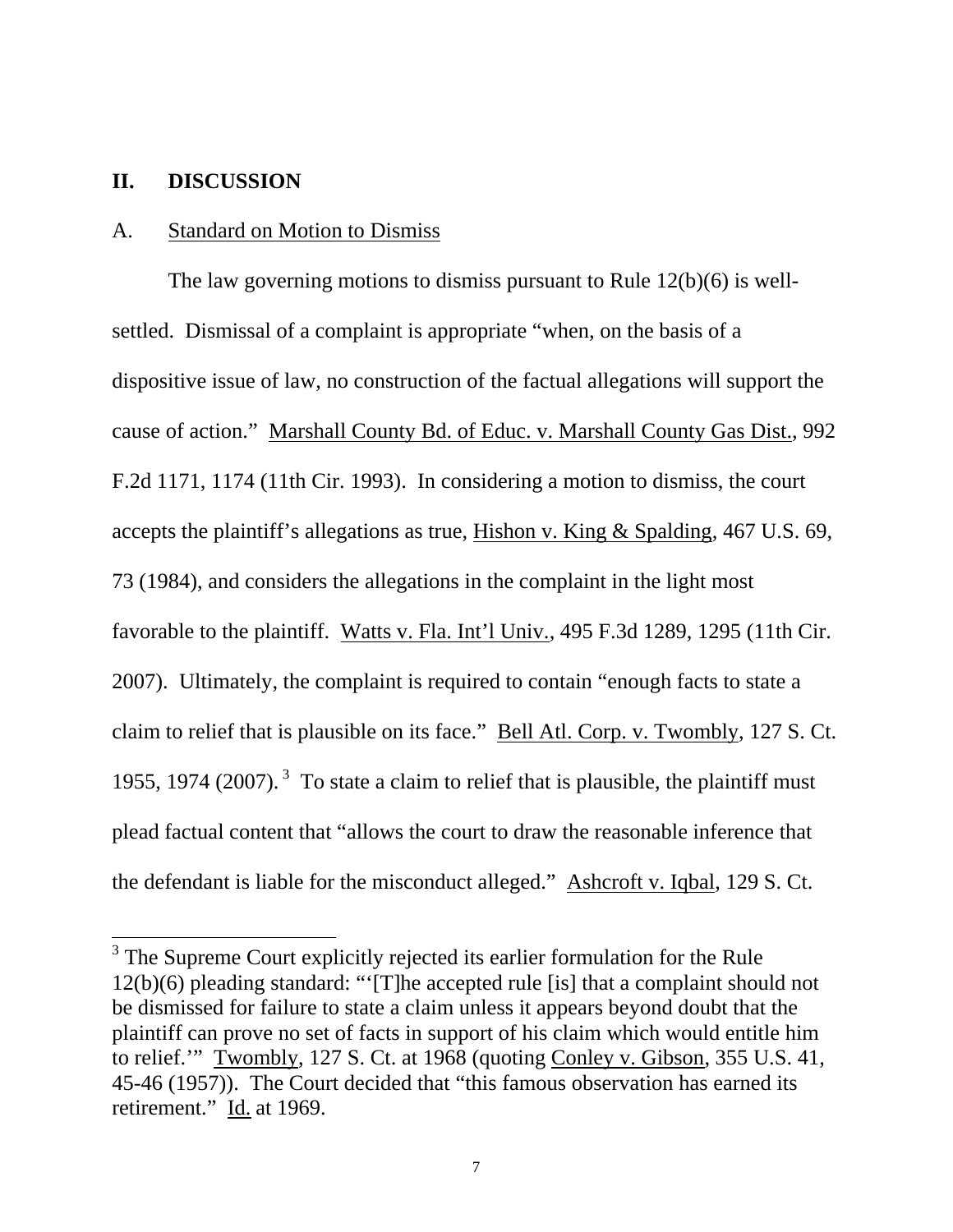1937, 1949 (2009). "Plausibility" requires more than a "sheer possibility that a defendant has acted unlawfully," and a complaint that alleges facts that are "merely consistent with" liability "stops short of the line between possibility and plausibility of 'entitlement to relief.'" Id. (citing Twombly, 550 U.S. at 557). "To survive a motion to dismiss, plaintiffs must do more than merely state legal conclusions; they are required to allege some specific factual bases for those conclusions or face dismissal of their claims." Jackson v. BellSouth Telecomms., 372 F.3d 1250, 1263 (11th Cir. 2004) ("[C]onclusory allegations, unwarranted deductions of facts or legal conclusions masquerading as facts will not prevent dismissal.") (citations omitted).<sup>4</sup>

# B. Statutory Provisions

 $\overline{a}$ 

Plaintiff's claims are brought pursuant to Sections 11, 12, and 15 of the Securities Act. Those provisions "impose liability on certain participants in a registered security offering when the publicly filed documents used during the offering contain material misstatements or omissions." In re Morgan Stanley Info. Fund Sec. Litig., 592 F.2d 347, 358 (2d Cir. 2010). Section 11 applies to

<sup>&</sup>lt;sup>4</sup> Federal Rule of Civil Procedure  $8(a)(2)$  requires the plaintiff to state "a short and plain statement of the claim showing that the pleader is entitled to relief." Fed. R. Civ. P. 8(a)(2). In Twombly, the Supreme Court recognized the liberal minimal standards imposed by Federal Rule 8(a)(2) but also acknowledged that "[f]actual allegations must be enough to raise a right to relief above the speculative level . . . ." Twombly, 127 S. Ct. at 1965.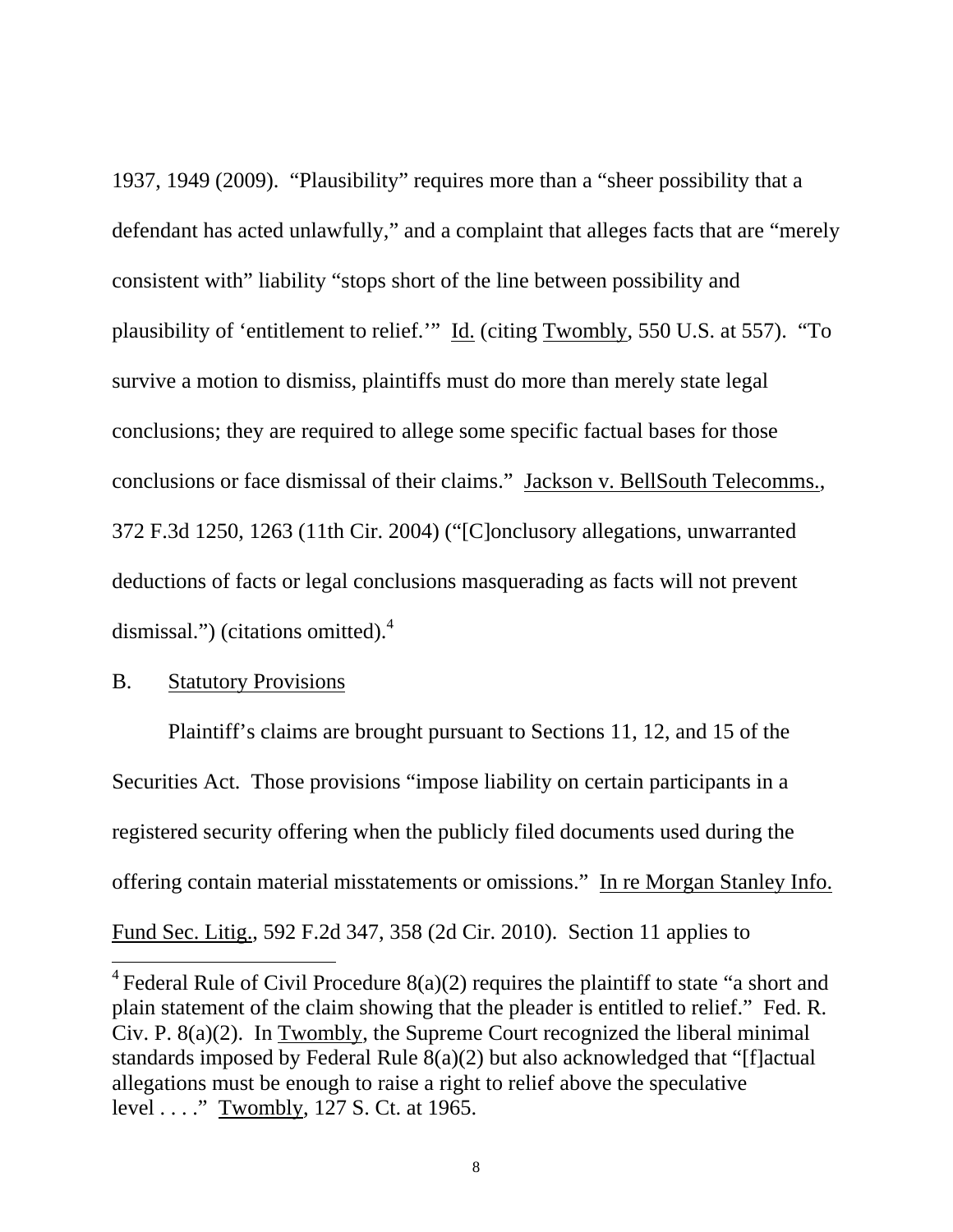"registration statement[s]," Section 12 covers any "prospectus or oral communication," and Section 15 imposes liability on individuals or entities that "control[ ] any person liable" under Sections 11 or 12. 15 U.S.C. § 77k(a), l(a)(2), o. Liability pursuant to Section 15 thus requires, as a preliminary matter, a demonstration of liability under either Section 11 or Section 12. In re Morgan Stanley Info. Fund, 592 F.2d at 358.

Section 11 and  $12(a)(2)$  are "Securities Act siblings" with "roughly parallel" elements." Id. at 359. Section 11 prohibits materially false or misleading statements or omissions in registration statements, and requires a plaintiff to show (1) that it purchased a registered security, (2) the defendant participated in the offering in a manner sufficient to give rise to liability under Section 11, and (3) the registration statement "contained an untrue statement of a material fact or omitted to state a material fact required to be stated therein or necessary to make the statements therein not misleading." 15 U.S.C. § 77k(a); In re Morgan Stanley Info. Fund, 592 F.2d at 358-59; In re Initial Public Offering Sec. Litig., 471 F.3d 24, 43 (2d Cir. 2006).

Section 12(a)(2) prohibits materially untrue or misleading statements or omissions in any prospectus or oral communication used to solicit the sale of a registered security and requires a plaintiff to establish that (1) the defendant is a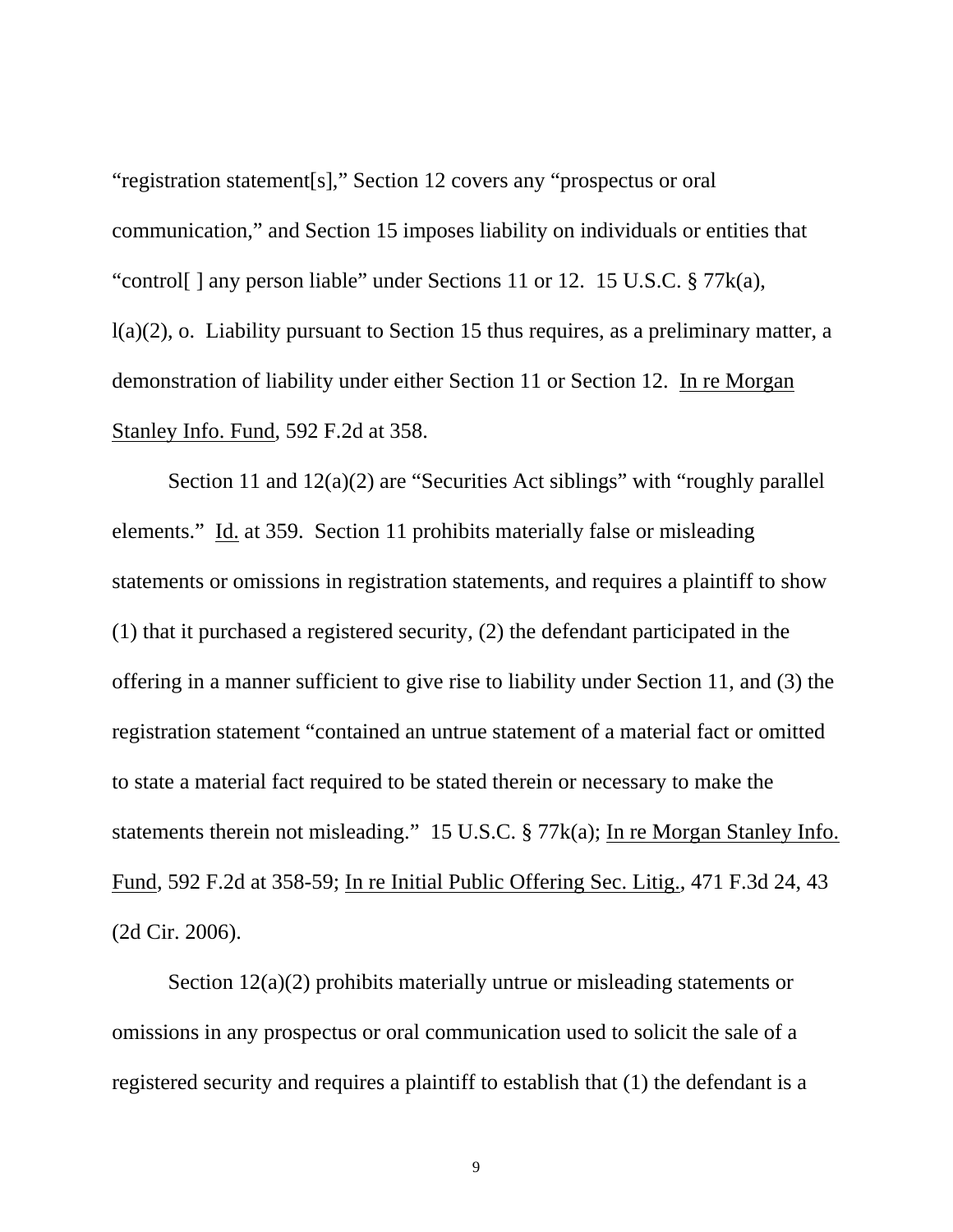"seller" as defined by Section 12, (2) the sale was effectuated "by means of a prospectus or oral communication," and (3) the prospectus or oral communication "include[d] an untrue statement of material fact or omit[ted] to state a material fact necessary in order to make the statements, in the light of the circumstances under which they were made, not misleading." 15 U.S.C. § 77l(a)(2); In re Morgan Stanley Info. Fund, 592 F.2d at 359.

Section 15 creates liability for individuals or entities that "control[] any person liable" under section 11 or 12. Id. § 77o. Accordingly, a claim under section 15 turns on whether a plaintiff demonstrates primary liability under sections 11 and 12. In re Morgan Stanley Info. Fund, 592 F.2d at 358.

# C. Pleading Standard

The parties dispute whether the heightened pleading standard imposed by Rule 9(b) for fraud claims should apply. Generally, a plaintiff asserting claims under Sections 11 and 12 does not need to plead scienter or otherwise comply with Rule 9 because "[f]raud is not an element or a requisite to a claim under Section 11 or Section 12(a)(2)." Rombach v. Chang, 355 F.3d 164, 171 (2d Cir. 2004). Issuers are subject to "virtually absolute" liability, while all other potential defendants may be held liable for "mere negligence." In re Morgan Stanley Info. Fund, 592 F.3d at 359 (citing Herman & MacLean v. Huddleston, 459 U.S. 375,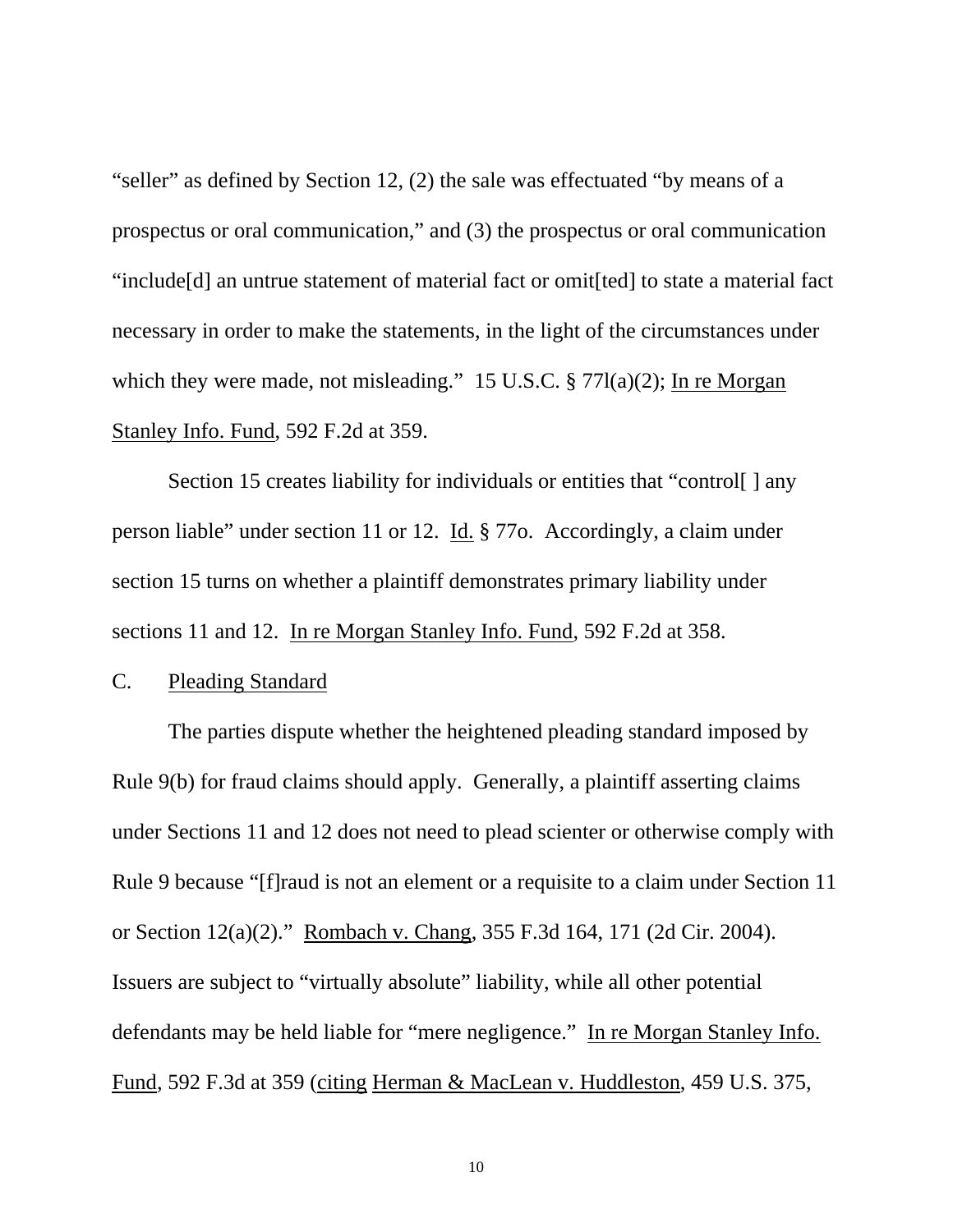381-82 (1983)). Where the asserted claims, however, "are premised on allegations of fraud," and "the gravamen of the complaint is plainly fraud," the heightened pleading requirements of Rule 9 apply. Rombach, 355 F.3d at 172.

Defendants contend that the Complaint "sounds in fraud" because Plaintiff "[i]n effect . . . alleges that SunTrust hid its true financial condition from investors in order to raise capital through . . . the offering at issue." (SunTrust's Br. at 13.) Plaintiff observes that its pleading "expressly excludes and disclaims any allegation that could be construed as alleging fraud or intentional or reckless misconduct," (Compl. ¶ 226, 237, 243), and argues that the Complaint pleads only strict liability and negligence, tracking the language from the Securities Act, and does not plead any facts suggesting Defendants acted with fraudulent intent.

The Court concludes Plaintiff is not required to meet the heightened pleading requirements of Rule 9. The "gravamen" of Plaintiff's complaint sounds in negligence. In re Refco, Inc., 503 F. Supp. 2d at 632. Where "plaintiff's claims as to defendants' intent . . . are carefully couched in the language of negligence," a complaint will not be found to sound in fraud. In re Worldspace Sec. Litig., No. 07 Civ. 2252, 2008 U.S. Dist. LEXIS 56224, at \*15 (S.D.N.Y. July 21, 2008) (citations and quotations omitted). Plaintiff has expressly stated that it does not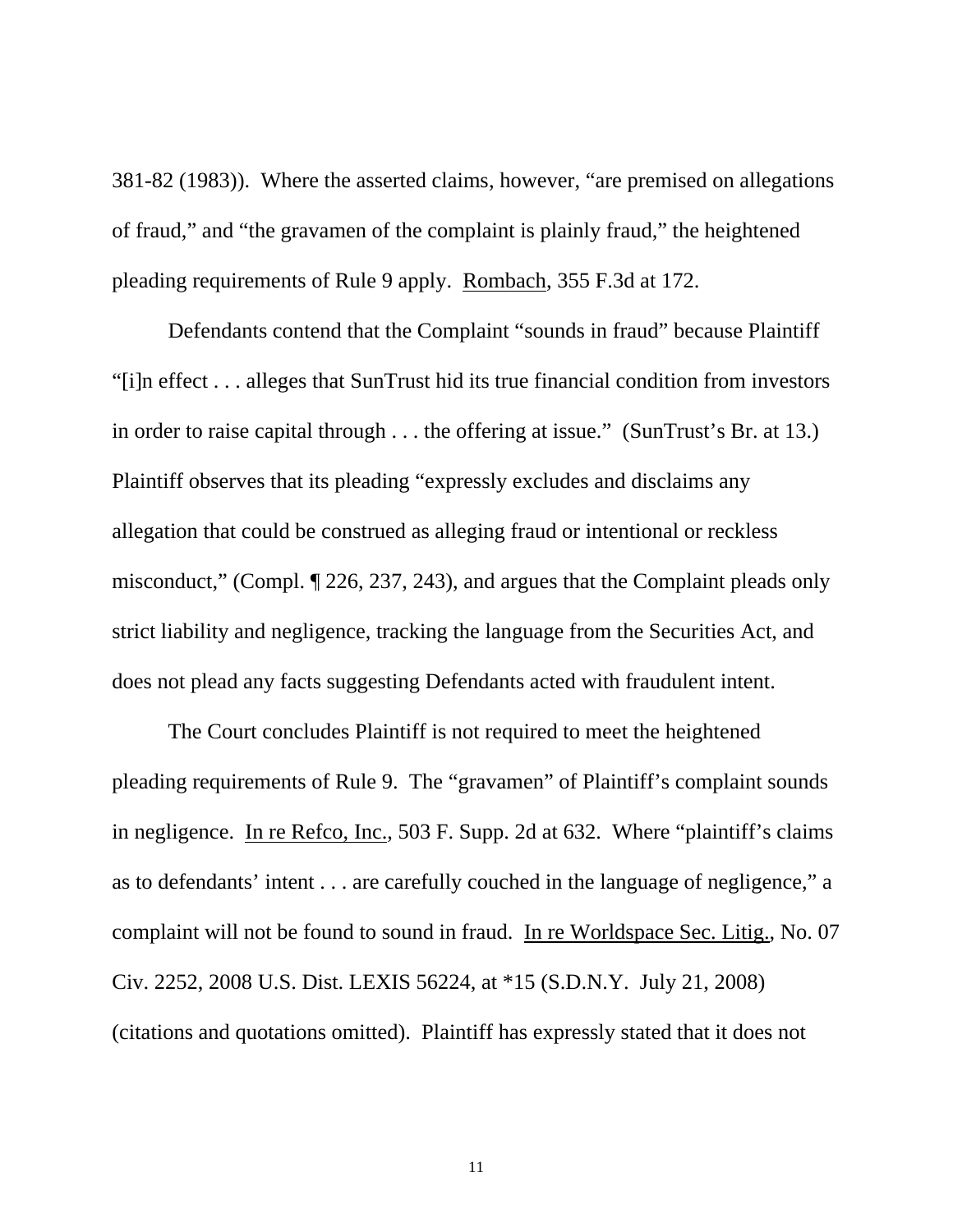allege fraud claims and, relying on his representation, the Court concludes that neither fraud nor intentional or reckless misconduct is alleged in this action.

#### D. Section 11 and 12 Claims

A claim under Section 11 has three elements: 1) a defendant is a signer of a registration statement or a director of the issuer or an underwriter for the offering; 2) the plaintiff purchased the registered securities; and 3) any part of the registration statement for the offering contained an untrue statement of a material fact or omitted to state a material fact necessary to make the statements not misleading. Coronel v. Quanta Capital Holdings Ltd., No. 07 Civ. 1405, 2009 U.S. Dist. LEXIS 6633, at \*34 (S.D.N.Y. Jan. 23, 2009) (citing In re Initial Public Offering Sec. Litig., 471 F.3d 24, 43 (2d Cir. 2006)).

Because Section 11 is "designed to assure compliance with the disclosure provisions of the [Securities] Act by imposing a stringent standard of liability on the parties who play a direct role in a registered offering," it "places a relatively minimal burden on a plaintiff." Huddleston, 459 U.S. at 382. Unlike a fraud claim, Section 11 does not require a plaintiff to plead scienter, reliance, or loss causation, and issuers are subject to "virtually absolute" liability under Section 11, while other potential defendants, including individual officers and directors or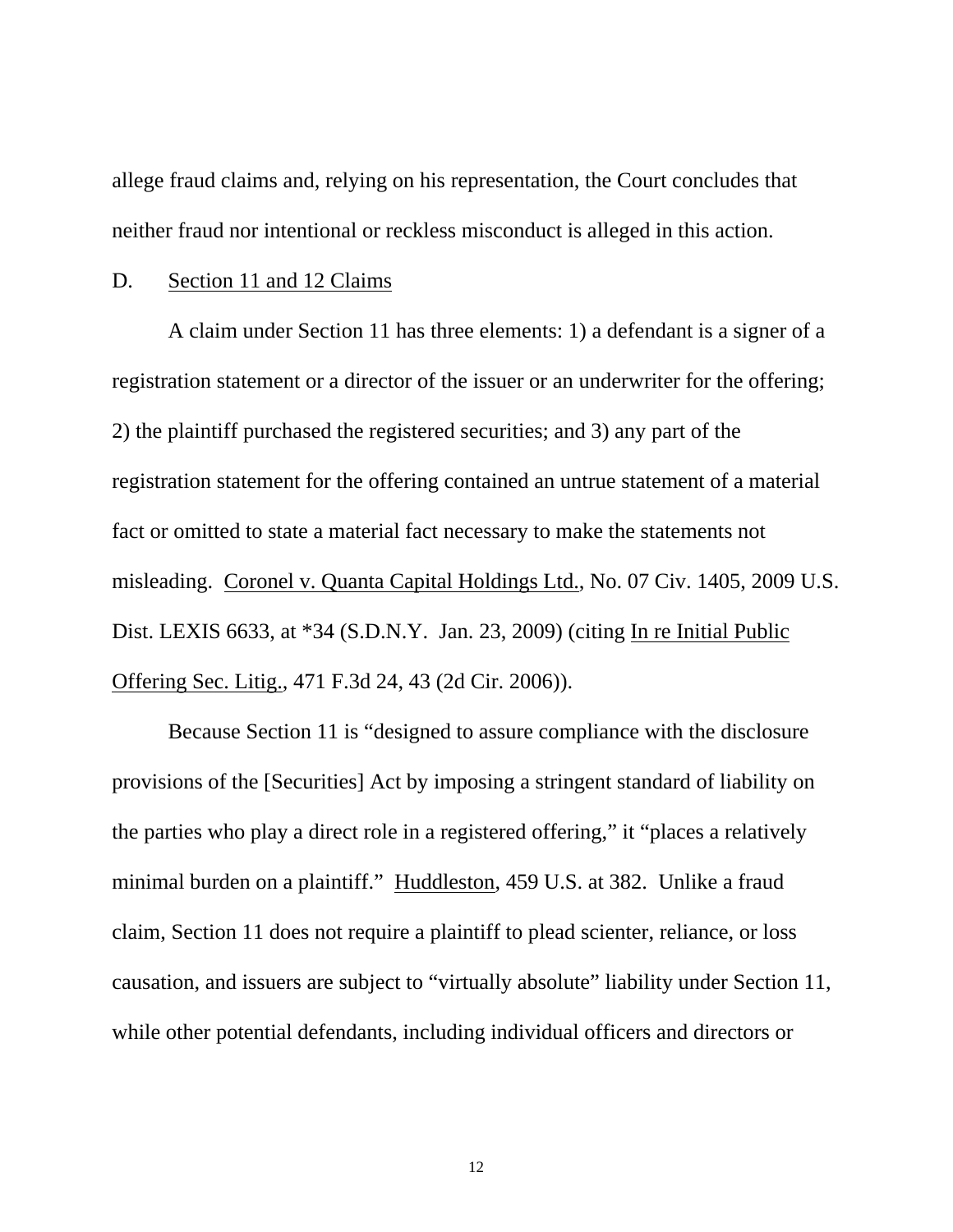underwriters, may be held liable for mere negligence. In re Morgan Stanley Info. Fund, 359 F.3d at 359 (citations omitted).

SunTrust argues that Plaintiff has not adequately alleged any actionable misstatement or omission. It alleges that Plaintiff merely relies on hindsight, "from the vantage point on the other side of the financial crisis," to second-guess the timing of SunTrust's increases of its ALLL. SunTrust argues that the setting of loss reserves and their treatment under GAAP are matters of judgment and opinion, and that statements made regarding SunTrust's anticipated future capital needs and the adequacy of its capitalization are not actionable. SunTrust characterizes Plaintiff's allegations as "speculation that SunTrust must have ignored known trends in setting its ALLL and [loan loss] Provision for [the fourth quarter of] 2007." (SunTrust's Reply Br. 6.)

The statements that Plaintiff alleges were false or misleading relate to (i) whether SunTrust properly set its ALLL and provision for loan losses and (ii) SunTrust's ability to manage and control risk. To support its claims, Plaintiff alleges that *after* the Offering, and after the continued deterioration of the housing market, SunTrust raised its ALLL and provision for loan losses. Plaintiff thus seeks to assert its Securities Act claims using a backward-looking assessment that interprets, in the context of later events, the statements that Plaintiff has identified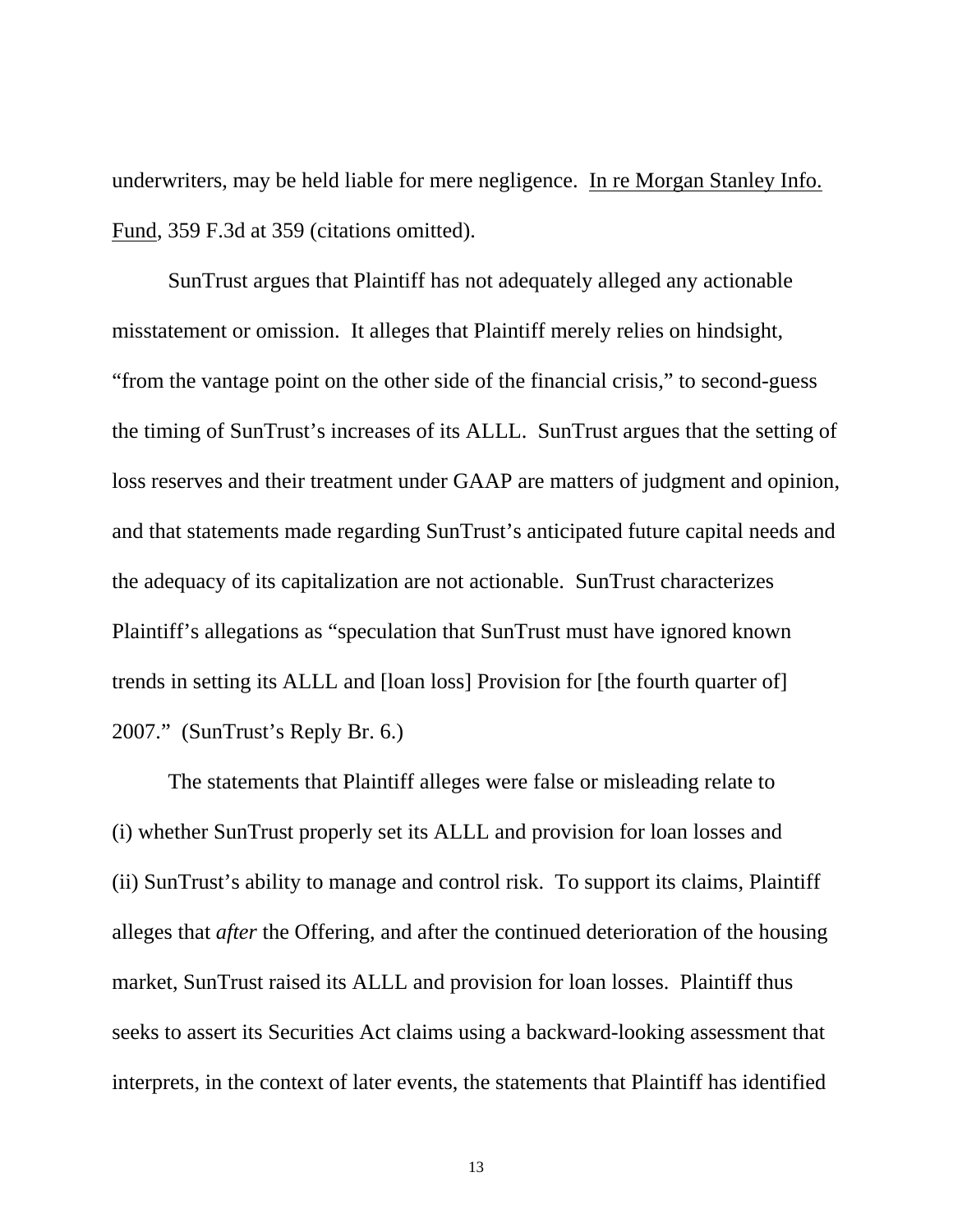in SunTrust's RS/P as untrue or misleading at the time they were made. Ordinarily, however, "corporate officials need not be clairvoyant; they are only responsible for revealing those material facts reasonably available to them. Thus, allegations that defendants should have anticipated future events and made certain disclosures earlier than they actually did do not suffice to make out a claim for securities fraud." Novak v. Kosaks, 216 F.3d 300, 309 (2d Cir. 2000). In the case of loan losses, "[t]hat defendants later decided to revise the amount of loan loss reserves that [they] deemed adequate provides absolutely no reasonable basis for concluding that defendants did not think reserves were adequate at the time the registration and prospectus became effective." In re CIT Group, Inc. Sec. Litig., 349 F. Supp. 2d 685, 690-91 (S.D.N.Y. 2004).

Whether SunTrust had adequate reserves for its predicted loan losses generally is not a matter of objective fact, but rather a statement of SunTrust's opinion regarding what portion of its loan portfolio would be uncollectable. Plaintiff does not allege that SunTrust did not actually hold the opinion it expressed in its financial statements at the time they became effective. Absent an allegation that Defendants did not believe the statements incorporated into the RS/P, Plaintiff has not stated a claim for misstatements relating to SunTrust's opinion regarding the adequacy of its loan reserves. See e.g., Fait v. Regions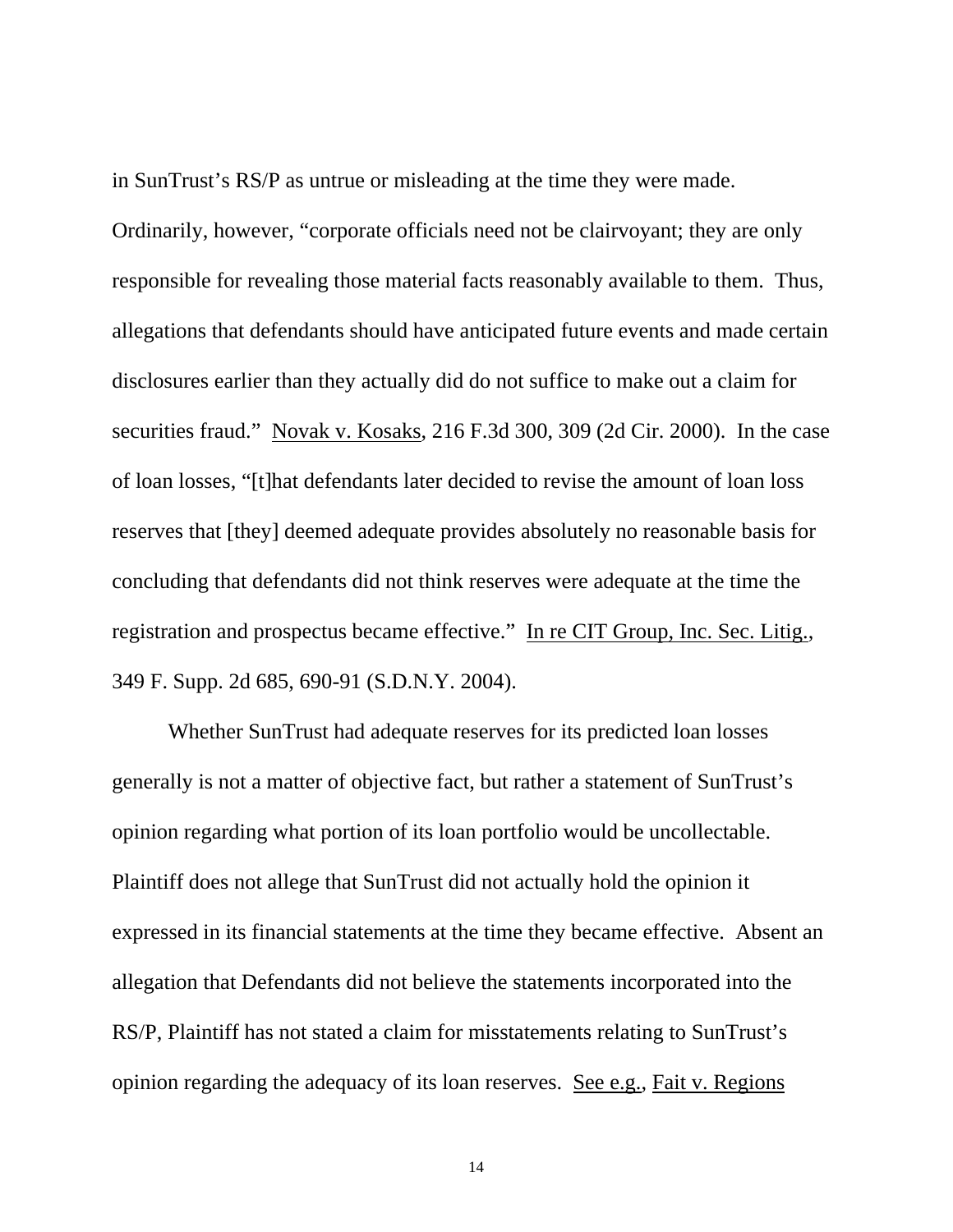Financial Corp., --- F. Supp. 2d. ----, 2010 WL 1883487, \*5 (S.D.N.Y. May 10, 2010); In re CIT Group, 349 F. Supp. 2d at 689 ("[S]tatements about defendants' belief in the adequacy of loan loss reserves could be actionable if it is alleged that defendants did not actually believe the loan loss reserves were adequate, or if defendants had no reasonable factual basis for their belief.") (citing Virginia Bankshares, Inc. v. Sanberg, 501 U.S. 1083, 1092-93 (1991)). Plaintiff only asserts that SunTrust's opinion with respect to its loan reserves was ill-founded and proved so by a later course of economic events.

Here, Plaintiff does not allege – and specifically disavows – that SunTrust did not believe the opinions and judgments it stated in the RS/P with respect to its ALLL and loan loss provision. Plaintiff's complaint, therefore, does not state a claim under Sections 11 or 12, and SunTrust's motion to dismiss is required to be granted. The Court will provide Plaintiff an opportunity to file an amended complaint. The Court agrees with Defendants, however, that if Plaintiff elects to allege that Defendants knowingly or recklessly caused material misstatements to be published, Plaintiff may be required to meet the heightened pleading standards of Rule  $9(b)$ .<sup>5</sup> In its current pleading, Plaintiff appears to be attempting to have it

<sup>&</sup>lt;sup>5</sup> If Plaintiff elects to file an Amended Complaint, Plaintiff shall also file a redlined version that clearly indicates what changes have been made to the original Complaint.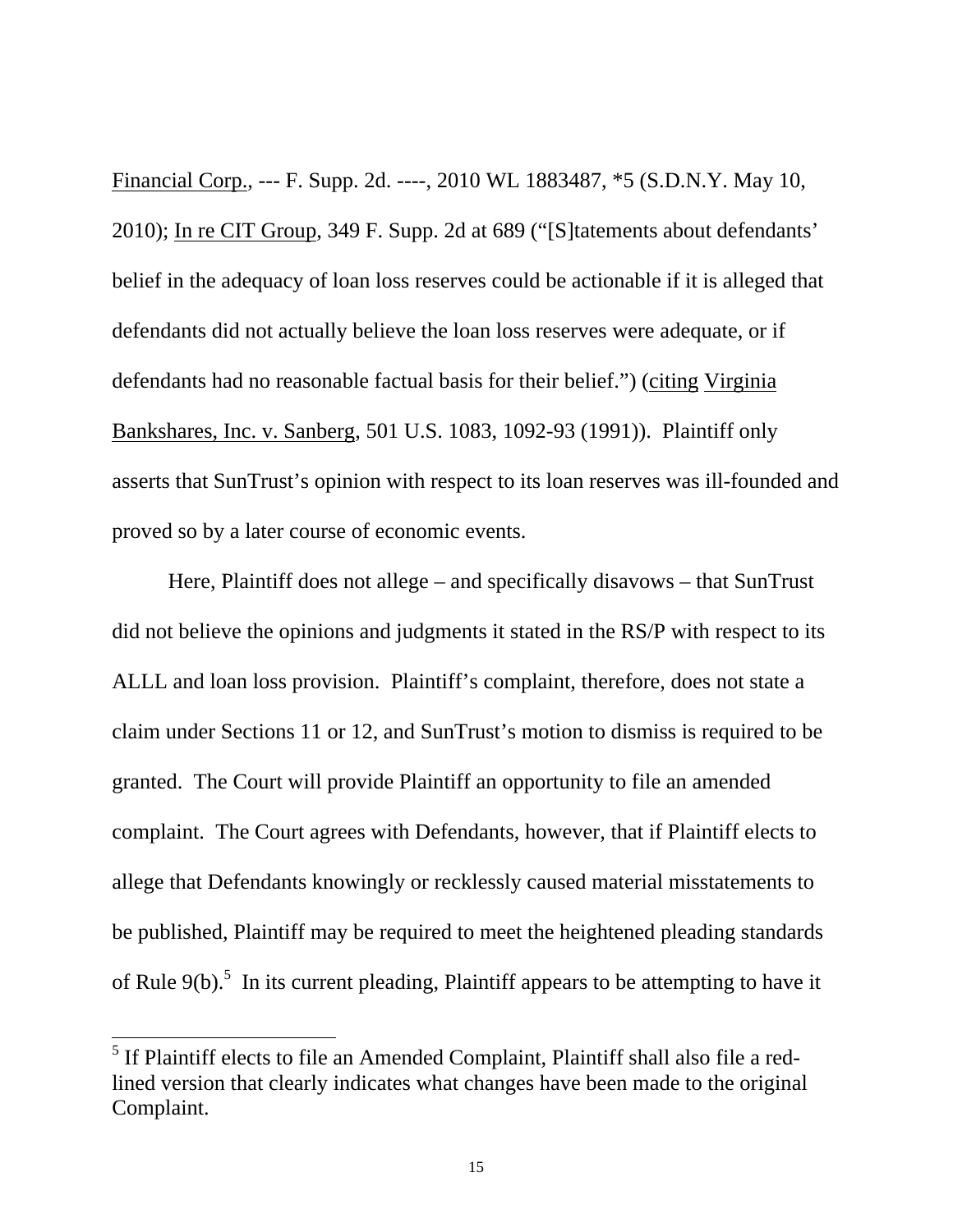both ways, that is, disavowing a claim for fraud to avoid the need to meet the heightened pleading standard, at the same time suggesting that SunTrust's stated opinion was false because SunTrust knew or should have known that it was undercapitalized.

Having concluded that Plaintiff has failed to state a claim under Sections 11 and 12, the Court does not need to reach the question of whether the facts Plaintiff has alleged are sufficient under the pleading standards of Twombly and Iqbal. For the sake of completeness, however, the Court elects to consider this issue briefly. With respect to Plaintiff's claim that SunTrust's statements regarding its ALLL and provision for loan losses, the Court observes that Plaintiff does not allege facts demonstrating that SunTrust improperly accounted for its loans or deviated from its disclosed practices in estimating the ALLL or loan loss provision. Plaintiff offers, at most, conclusory assertions, including that SunTrust's ALLL and loan loss provision were understated, as evidenced by the fact that SunTrust subsequently raised these figures after the economic downturn. This hindsight assessment does not permit the court to infer that SunTrust's financial assessments were false or misleading *at the time they were made*. The Court concludes that Plaintiff's Complaint fails to provide minimal factual content, required by Twombly and Iqbal, to permit the court to draw a reasonable inference that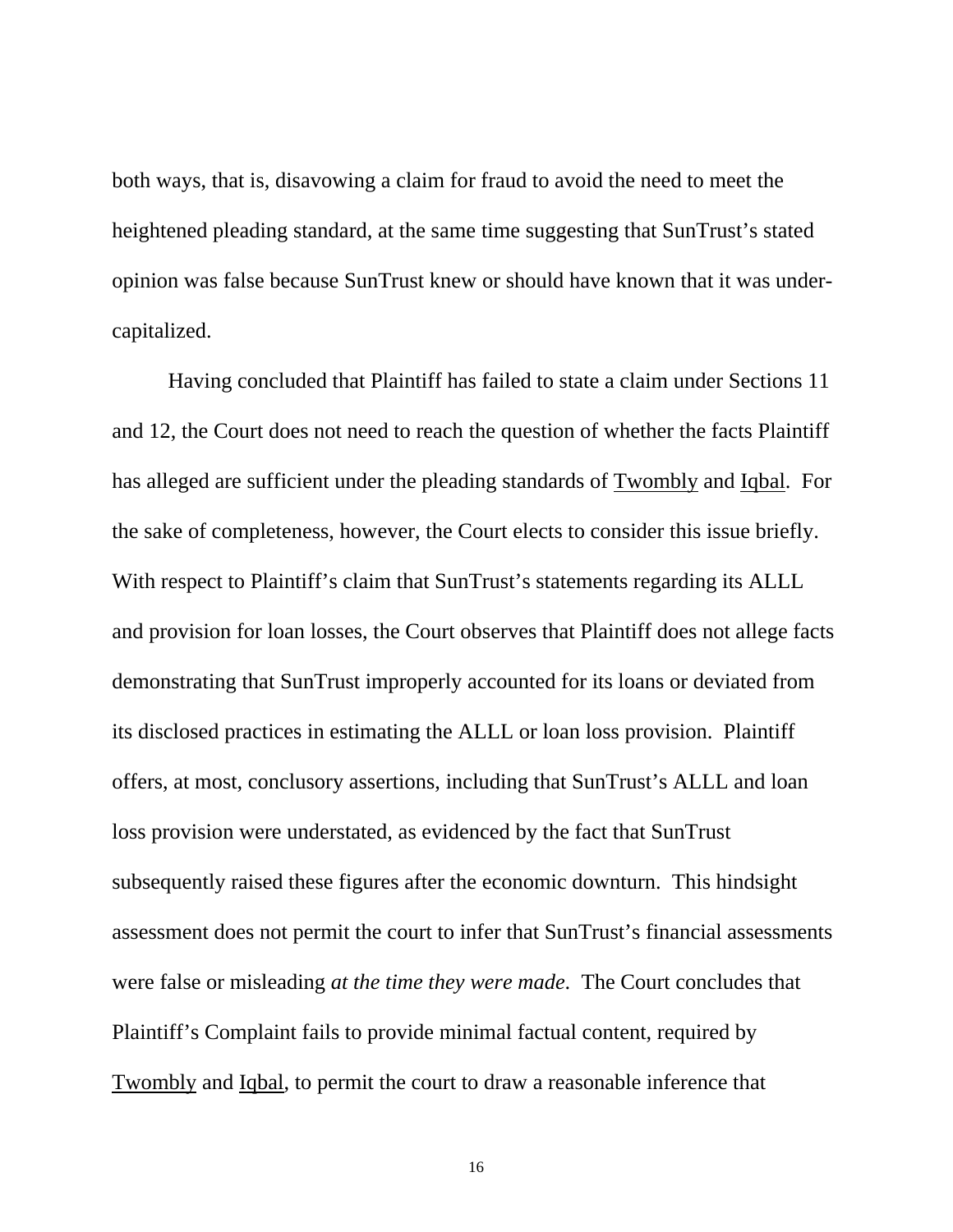SunTrust omitted specific material facts known at the time of the Offering or that the statements upon which Plaintiff relies to support its claim were either untrue or misleading at the time they were made.

With respect to statements regarding SunTrust's ability to manage and control risk, the Court concludes Plaintiff does not provide factual support for the alleged misstatements relating to SunTrust's internal controls. The statements Plaintiff indentifies indicate that SunTrust's ALLL and loan loss provision resulted from a "detailed analysis estimating an appropriate and adequate ALLL" and that SunTrust proactively monitored its credit to provide "early warnings" for problem loans. (Compl. ¶¶ 101, 102.) Plaintiff does not allege that SunTrust failed to perform a "detailed analysis" in estimating its ALLL or that SunTrust failed to "proactively monitor" its loans. Plaintiff at most asserts the speculative conclusion that because SunTrust later revised its ALLL and loan loss provision, its internal controls must initially have been inadequate and, thus, SunTrust's statements about its controls were necessarily misleading. Plaintiff does not allege any factual underpinnings for its conclusory allegations that allow the Court to "draw the reasonable inference that the defendant is liable for the misconduct alleged." Iqbal, 129 S. Ct. at 1949.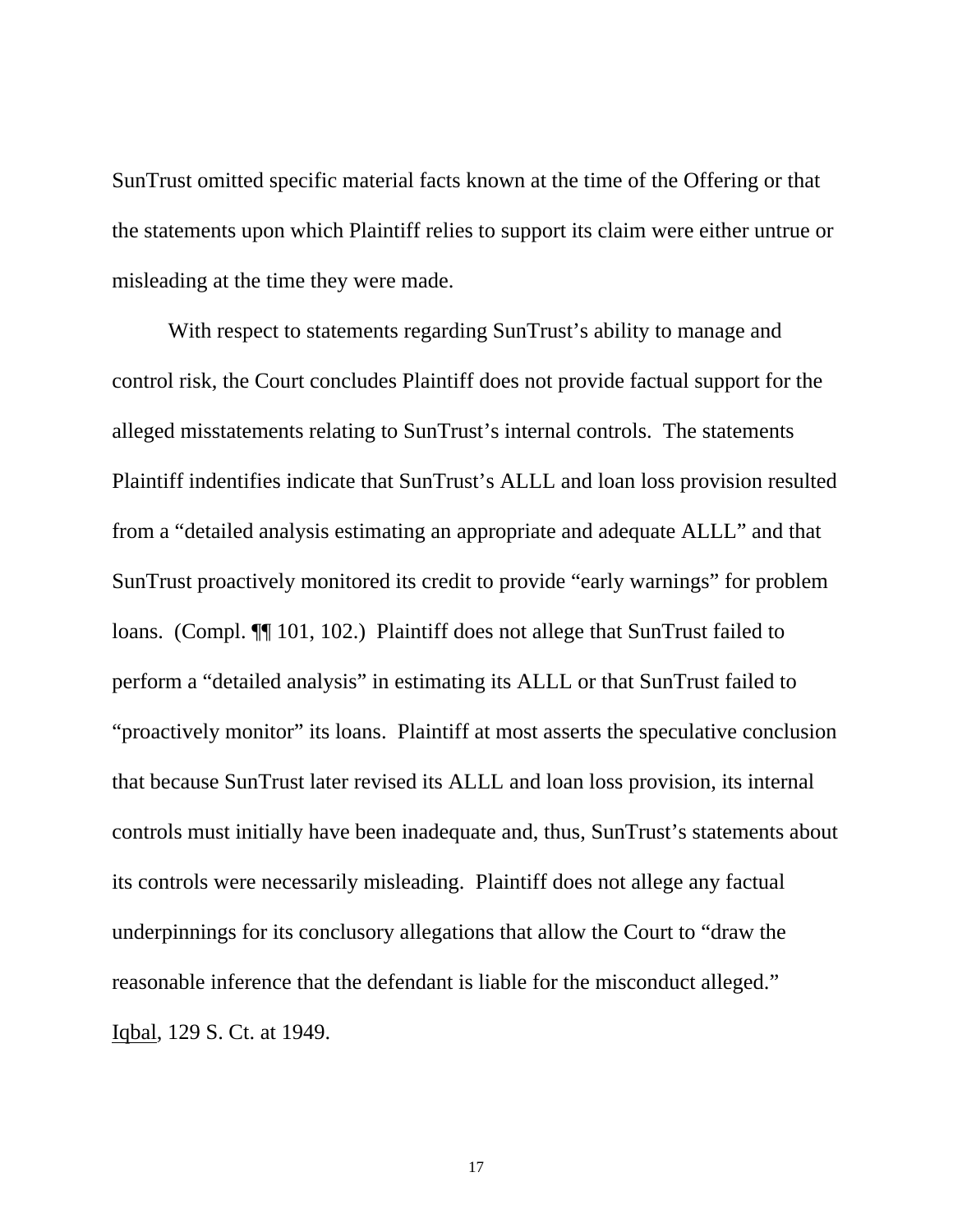With respect to Plaintiff's allegations that SunTrust's loan loss reserves failed to comply with GAAP, Plaintiff also fails to state a claim. Plaintiff merely alleges that SunTrust violated various GAAP provisions when it established the ALLL in 2007. Plaintiff does not allege facts demonstrating that SunTrust failed to reserve against certain loans where a reserve was required. Plaintiff alleges that, as the market continued to deteriorate, and more loans became impaired, SunTrust's reserve diminished as a percentage of nonperforming loans. This is a statement of the obvious, not a cognizable claim. Plaintiff does not allege that SunTrust failed to reserve for loans that were impaired *at the time when it issued its financial statements* or that SunTrust incurred losses for which it failed to account in 2007. Plaintiff's allegations do not support a claim under Sections 11 or 12. See In re Countrywide Fin. Corp. Derivative Litig., 554 F. Supp. 2d 1044, 1070 (noting losses should not be recognized before it is probable that they have been incurred and plaintiff's failure to allege that losses were probable or could be reasonably estimated was fatal to claim).

The facts Plaintiff alleges simply do not support the inference that SunTrust's financial statements were untrue or misleading at the time they were made, and, thus, SunTrust's motion to dismiss is required to be granted.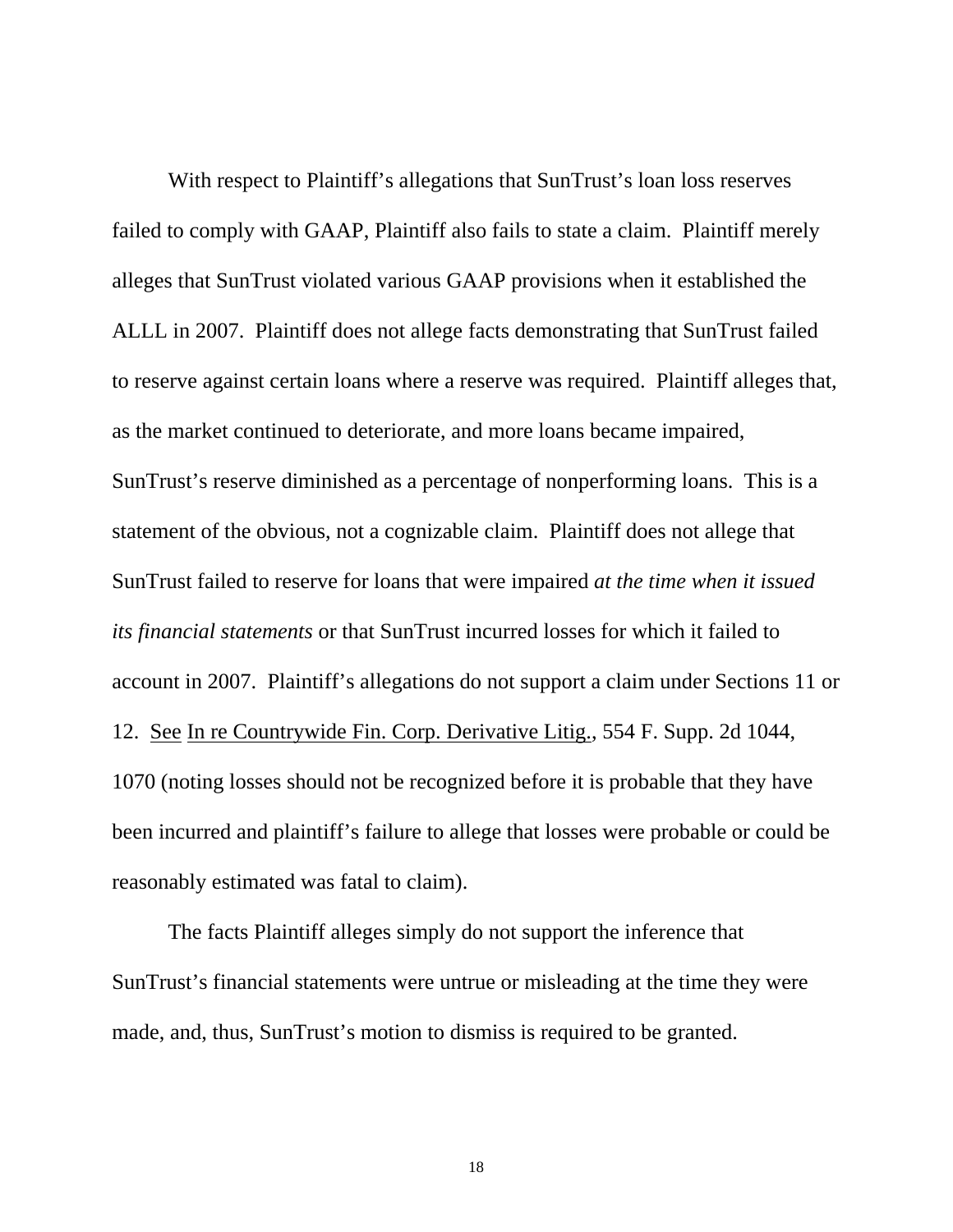#### E. Section 15 Claims

Because Plaintiff failed to state claims under Sections 11 and 12 of the Securities Act, Plaintiff's dependent claim under Section 15 also is required to be dismissed. In re Morgan Stanley Info. Fund, 592 F.2d at 358.

# F. The Underwriter Defendants' Motion to Dismiss

Because Plaintiff's claims asserted against the Underwriter Defendants are entirely derivative of the same claims asserted against the SunTrust Defendants, the Court necessarily concludes the Underwriter Defendants' motion to dismiss is required to be granted. The Court also observes that the only allegations found in the Complaint that relate to the Underwriter Defendants are entirely conclusory. (See Compl. ¶¶ 14, 57.)

### G. E&Y's Motion to Dismiss

Plaintiff alleges that E&Y incorrectly represented that SunTrust's financial results for 2007 were presented in accordance with GAAP and that E&Y's audits and reviews of SunTrust's statements had been performed in accordance with Generally Accepted Accounting Standards ("GAAS"). (Compl. ¶ 189.) The basis of Plaintiff's claims against E&Y, however, is that SunTrust's ALLL was understated at the time of the Offering. As discussed above, Plaintiff has failed to allege facts sufficient to support a plausible inference that loans or losses in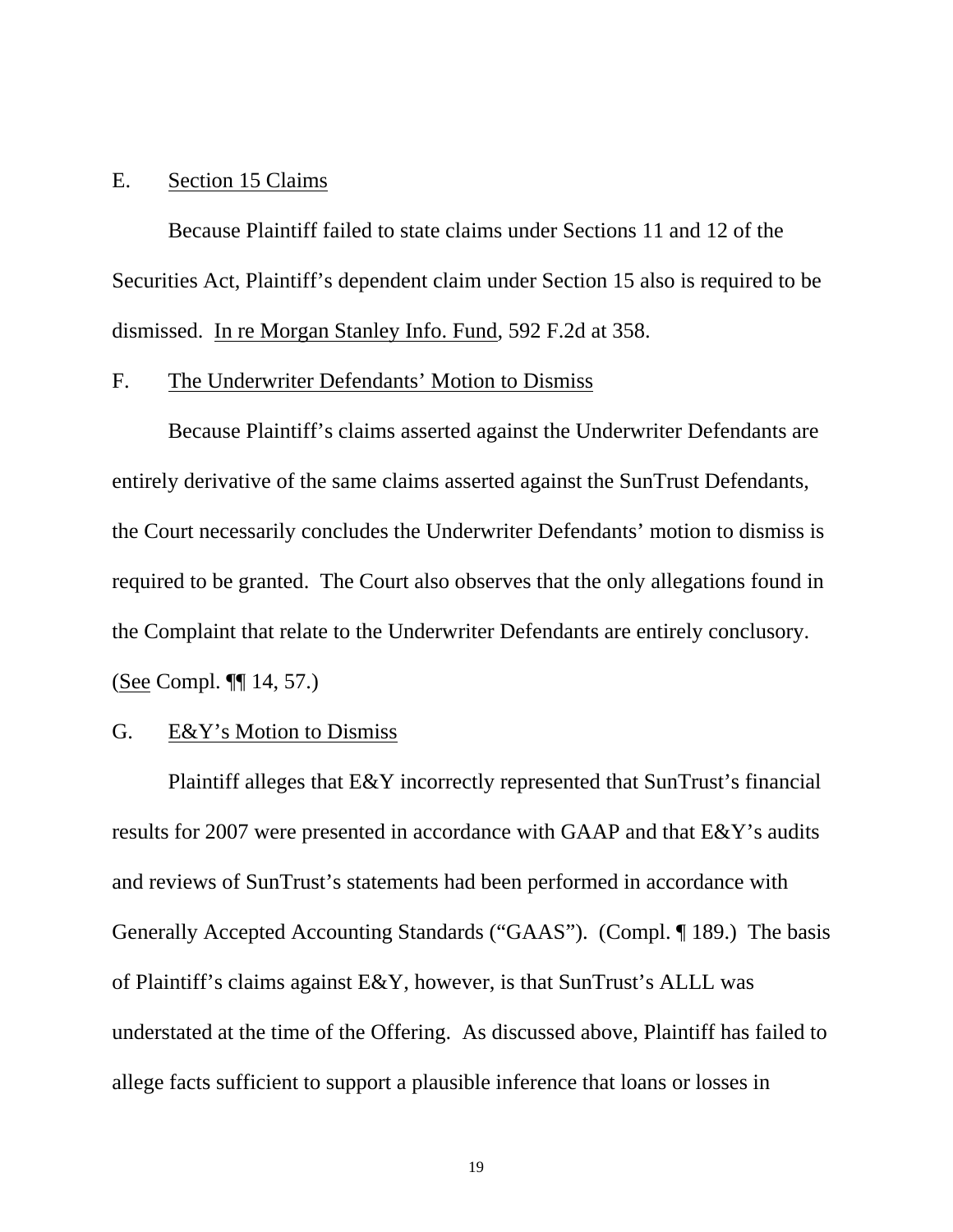SunTrust's portfolio were present but unaccounted for and, accordingly, that SunTrust's ALLL was in fact understated.

Plaintiff's allegations with respect to E&Y's conduct, moreover, are entirely conclusory. (See Compl.  $\P$  165, 166, and 174.)<sup>6</sup> In the absence of sufficient factual allegations, the Court necessarily concludes that Plaintiff has not stated a claim against E&Y.

### **III. CONCLUSION**

 $\overline{a}$ 

For the foregoing reasons,

**IT IS HEREBY ORDERED** that Defendants Morgan Stanley & Co. Inc., Citigroup Global Markets Inc., Merrill Lynch, Pierce, Fenner & Smith Inc., UBS Securities LLC, Banc of America Securities LLC, and SunTrust Robinson Humphrey, Inc.'s Motion to Dismiss [81] is **GRANTED**.

**IT IS FURTHER ORDERED** that Defendant Ernst & Young LLP's Motion to Dismiss [82] is **GRANTED**.

**IT IS FURTHER ORDERED** that the SunTrust Defendants' Motion to Dismiss [83] is **GRANTED**. Plaintiff may file an amended complaint but, if Plaintiff elects to do so, must also file a red-lined version that clearly indicates

<sup>&</sup>lt;sup>6</sup> The majority of Plaintiff's allegations set out various accounting principles but do not include factual content demonstrating how E&Y failed to comply with these principles. (See Compl. ¶¶ 161, 163, 164, 167, 169, 171, 172, 175, 176, 177, and 179.)